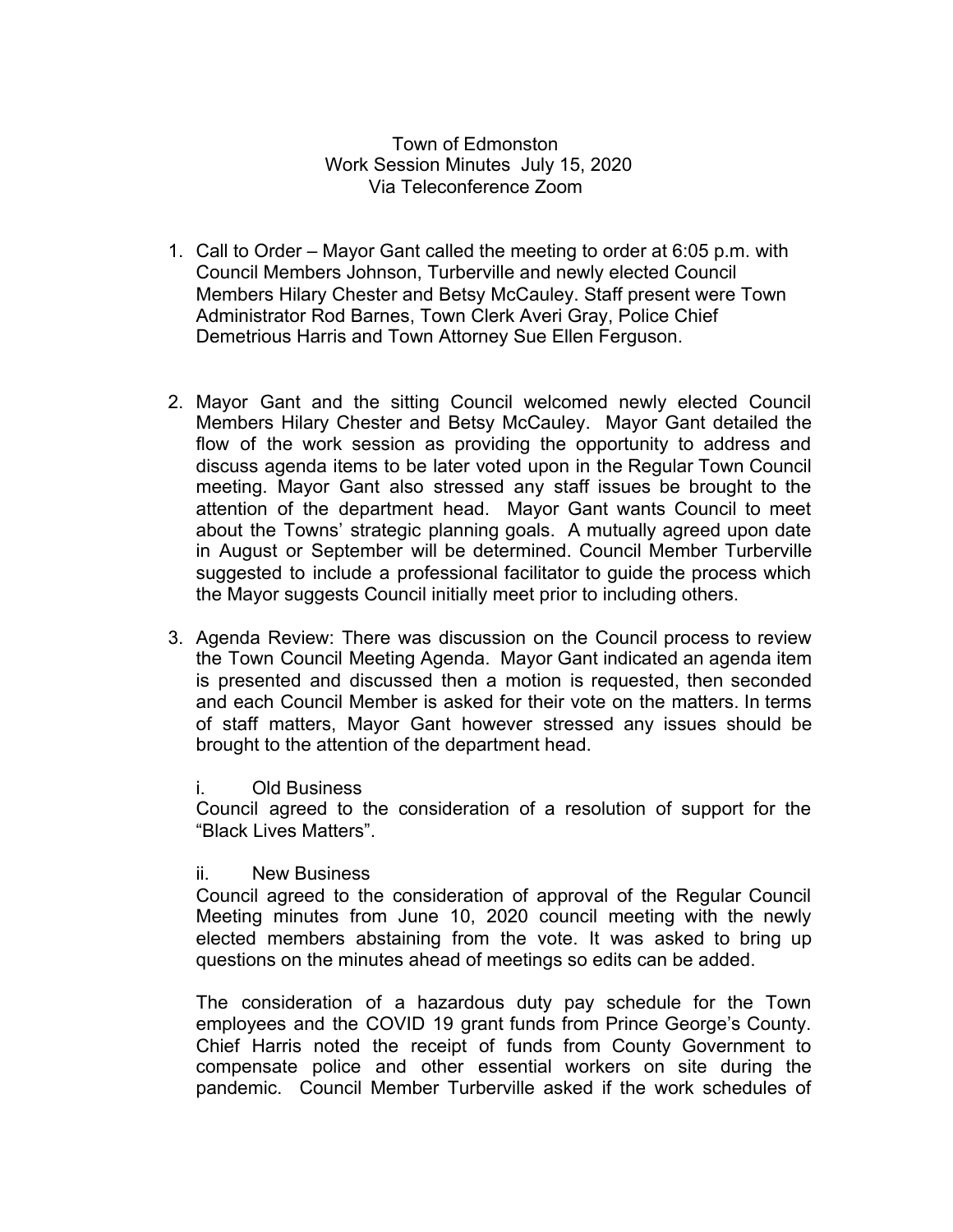those being considered for hazard pay were modified. The Police department schedule did not change however Mr. Barnes shared that Public Works schedule had been modified. Council Member McCauley asked if Public Works received standard 40-hour week payment or had it been modified as well. Mr. Barnes indicated Public Works had been fully compensated even when modified schedules were in place. As a result, Council Members Turberville and McCauley expressed Public Works did not warrant hazard pay after already receiving full compensation while working a modified schedule.

## iii. Other Business

 $\frac{1}{2}$  ,  $\frac{1}{2}$  ,  $\frac{1}{2}$  ,  $\frac{1}{2}$  ,  $\frac{1}{2}$  ,  $\frac{1}{2}$  ,  $\frac{1}{2}$  ,  $\frac{1}{2}$  ,  $\frac{1}{2}$ 

Conversation continued about the County grant awarded in the amount of \$91K based of Town population and size. Mr. Barnes indicated funding would be received as a reimbursement for specific projects completed by December 15, 2020 and meeting criteria related to the pandemic. Council Member Chester asked about funding disbursement and what has been approved. Mr. Barnes shared information about the items considered and agreed upon by the County for funding reimbursement and include the following: Hazard pay for police and essential workers; funding to assist businesses that closed due to the pandemic; replacing the on-site Camp experience, with a series of four Distant Learning videos being produced on Farming, the Water Cycle, Anacostia River Trail, and the Archimedes Screw including Pandemic information for youth; and funding is being used to produce a series of five informational Town Hall Virtual Facebook Live Events concentrating on the impact of the pandemic on Policing, Education, Health, Business that feature panelists providing expertise on their respective subject area. The last Virtual Town Hall will celebrate essential employees from the Town as a salute to those who are part of this workforce.

Council Member Chester asked how businesses are being identified and Council Member Turberville asked if relief for businesses could be increased as well as provisions to assist individuals in need be considered. Mr. Barnes has reached out to many businesses in Town and is aware of their circumstances. The Town can advertise funding assistance available and the criteria to be met. However, those businesses who have received funding via the CARES Act, are not eligible and the impact has to be a result of closure not business revenue loss. Further discussion needed to address funding amounts and criteria to assist businesses and/or individuals.

iv. Mayor Gant adjourned the work session meeting at 7:05 p.m..

 $\_$ Mayor, Tracy R. Gant